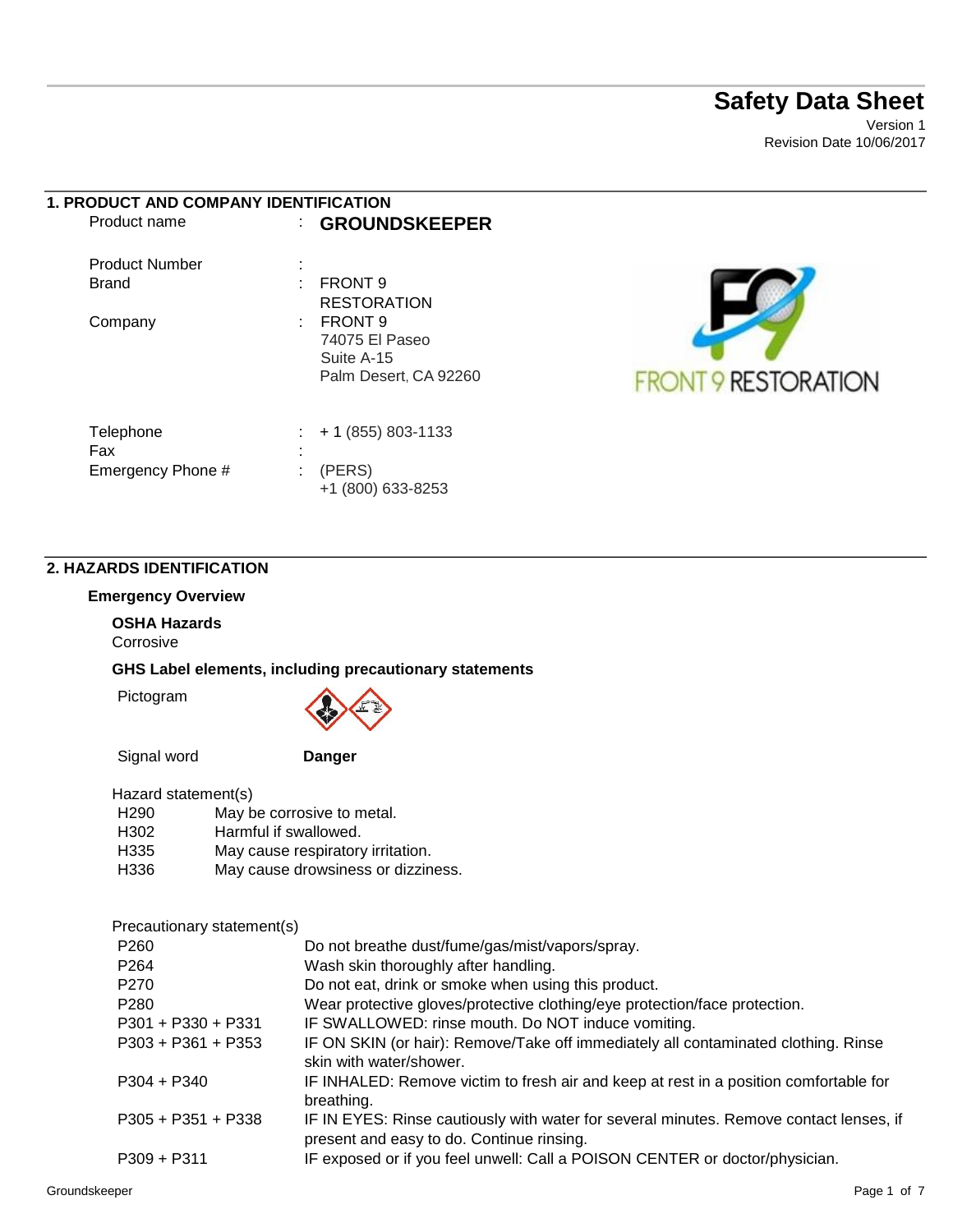| P310                            | Immediately call a POISON CENTER or doctor/physician.                                                                              |
|---------------------------------|------------------------------------------------------------------------------------------------------------------------------------|
| P321                            | Specific treatment (see supplemental first aid instructions on this label).                                                        |
| P363                            | Wash contaminated clothing before reuse.                                                                                           |
| P405                            | Store locked up.                                                                                                                   |
| P <sub>501</sub>                | Dispose of contents/container to an approved waste disposal plant.                                                                 |
| <b>HMIS Classification</b>      |                                                                                                                                    |
| Health hazard:                  | 3                                                                                                                                  |
| <b>Flammability:</b>            | 0                                                                                                                                  |
| <b>Physical hazards:</b>        | 0                                                                                                                                  |
| <b>NFPA Rating</b>              |                                                                                                                                    |
| Health hazard:                  | 3                                                                                                                                  |
| Fire:                           | 0                                                                                                                                  |
| <b>Reactivity Hazard:</b>       | 0                                                                                                                                  |
| <b>Potential Health Effects</b> |                                                                                                                                    |
| <b>Inhalation</b>               | May be harmful if inhaled. Material is extremely destructive to the tissue of the mucous<br>membranes and upper respiratory tract. |
| <b>Skin</b>                     | May be harmful if absorbed through skin. Causes skin burns.                                                                        |
| Eyes                            | Causes eye burns.                                                                                                                  |
| Ingestion                       | May be harmful if swallowed. Causes burns.                                                                                         |
|                                 |                                                                                                                                    |

## **3. COMPOSITION/INFORMATION ON INGREDIENTS**

Formula : HCl

| CAS-No.                                                 | EC-No.      | Index-No.    | Concentration |
|---------------------------------------------------------|-------------|--------------|---------------|
| <b>Hydrochloric acid</b>                                |             |              |               |
| 7647-01-0                                               | 231-595-7   | 017-002-01-X | $<$ 32%       |
| Water                                                   |             |              |               |
| 7732-18-5                                               | 231-791-2   |              | <64%          |
| Methoxyproproxypropanol                                 |             |              | 2%            |
| 34590-94-8                                              | 252-104-2   |              |               |
| <b>Surfactants, Wetting</b><br><b>Agents, Fragrance</b> |             |              |               |
| Do not contribute to hazard<br>profile.                 | Proprietary |              | <2%           |

The specific chemical identity of this composition is being withheld as a trade secret.

### **4. FIRST AID MEASURES**

#### **General advice**

Consult a physician. Show this safety data sheet to the doctor in attendance. Move out of dangerous area.

#### **If inhaled**

Remove victim to fresh air and keep at rest in a position comfortable for breathing. If not breathing give artificial respiration. Call a physician or Poison Control Center Immediately.

#### **In case of skin contact**

Take off contaminated clothing and shoes immediately. Wash off with soap and plenty of water. Consult a physician.

#### **In case of eye contact**

Immediately flush with plenty of water. Remove any contact lenses and continue flushing for several minutes and call a physician immediately.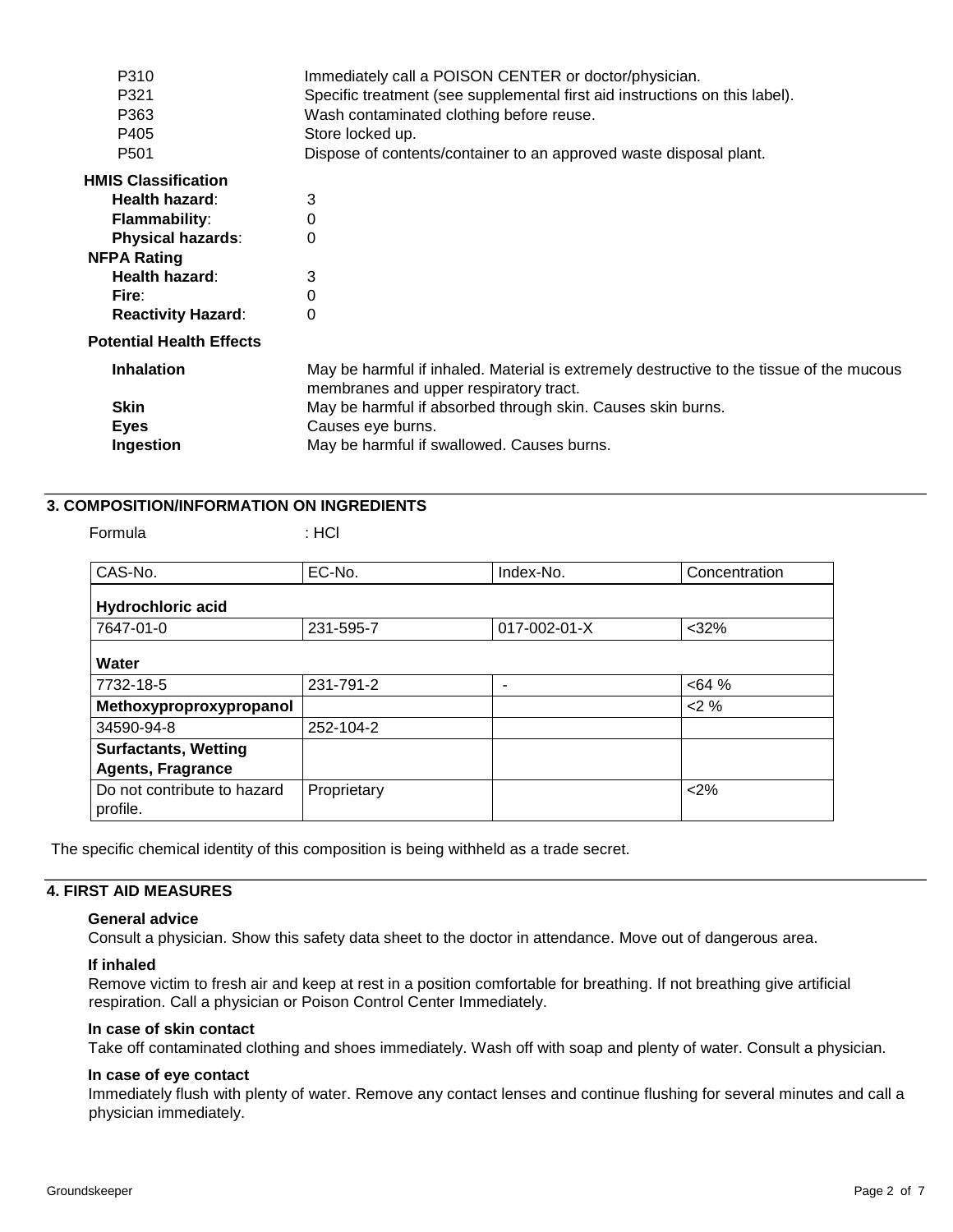### **If swallowed**

Do NOT induce vomiting. Never give anything by mouth to an unconscious person. Rinse mouth with water. Consult a physician.

#### **5. FIRE-FIGHTING MEASURES**

#### **Suitable extinguishing media**

Use extinguishing measures that are appropriate to local circumstances and the surrounding environment.

#### **Special protective equipment for fire-fighters**

Wear self-contained breathing apparatus for firefighting if necessary.

#### **Further information**

The product itself does not burn.

#### **6. ACCIDENTAL RELEASE MEASURES**

#### **Personal precautions**

Use personal protective equipment. Avoid breathing vapors, mist or gas. Ensure adequate ventilation. Evacuate personnel to safe areas.

#### **Environmental precautions**

Do not let product enter drains.

#### **Methods and materials for containment and cleaning up**

Soak up with inert absorbent material and dispose of as hazardous waste. Keep in suitable, closed containers for disposal.

#### **7. HANDLING AND STORAGE**

# **Precautions for safe handling** Avoid

inhalation of vapor or mist.

#### **Conditions for safe storage**

Keep container tightly closed in a dry and well-ventilated place. Containers which are opened must be carefully resealed and kept upright to prevent leakage.

#### **8. EXPOSURE CONTROLS/PERSONAL PROTECTION**

#### **Components with workplace control parameters**

| Components        | CAS-No.                                                                                                                                                                                                                                                                                                                                                                              | Value | Control<br>parameters | Update     | <b>Basis</b>                                                           |
|-------------------|--------------------------------------------------------------------------------------------------------------------------------------------------------------------------------------------------------------------------------------------------------------------------------------------------------------------------------------------------------------------------------------|-------|-----------------------|------------|------------------------------------------------------------------------|
| Hydrochloric acid | 7647-01-0                                                                                                                                                                                                                                                                                                                                                                            | C     | 2 ppm                 | 2007-01-01 | USA, ACGIH Threshold Limit Values<br>(TLV)                             |
| Remarks           | Upper Respiratory Tract irritation Not classifiable as a human carcinogen: Agents which cause<br>concern that they could be carcinogenic for humans but which cannot be assessed conclusively<br>because of a lack of data. In vitro or animal studies do not provide indications of carcinogenicity<br>which are sufficient to classify the agent into one of the other categories. |       |                       |            |                                                                        |
|                   | C<br>2006-02-28<br>5 ppm<br>$7$ mg/m $3$<br>Contaminants                                                                                                                                                                                                                                                                                                                             |       |                       |            | USA. Occupational Exposure Limits<br>(OSHA) - Table Z-1 Limits for Air |
|                   | The value in mg/m3 is approximate. Ceiling limit is to be determined from breathing-zone air<br>samples.                                                                                                                                                                                                                                                                             |       |                       |            |                                                                        |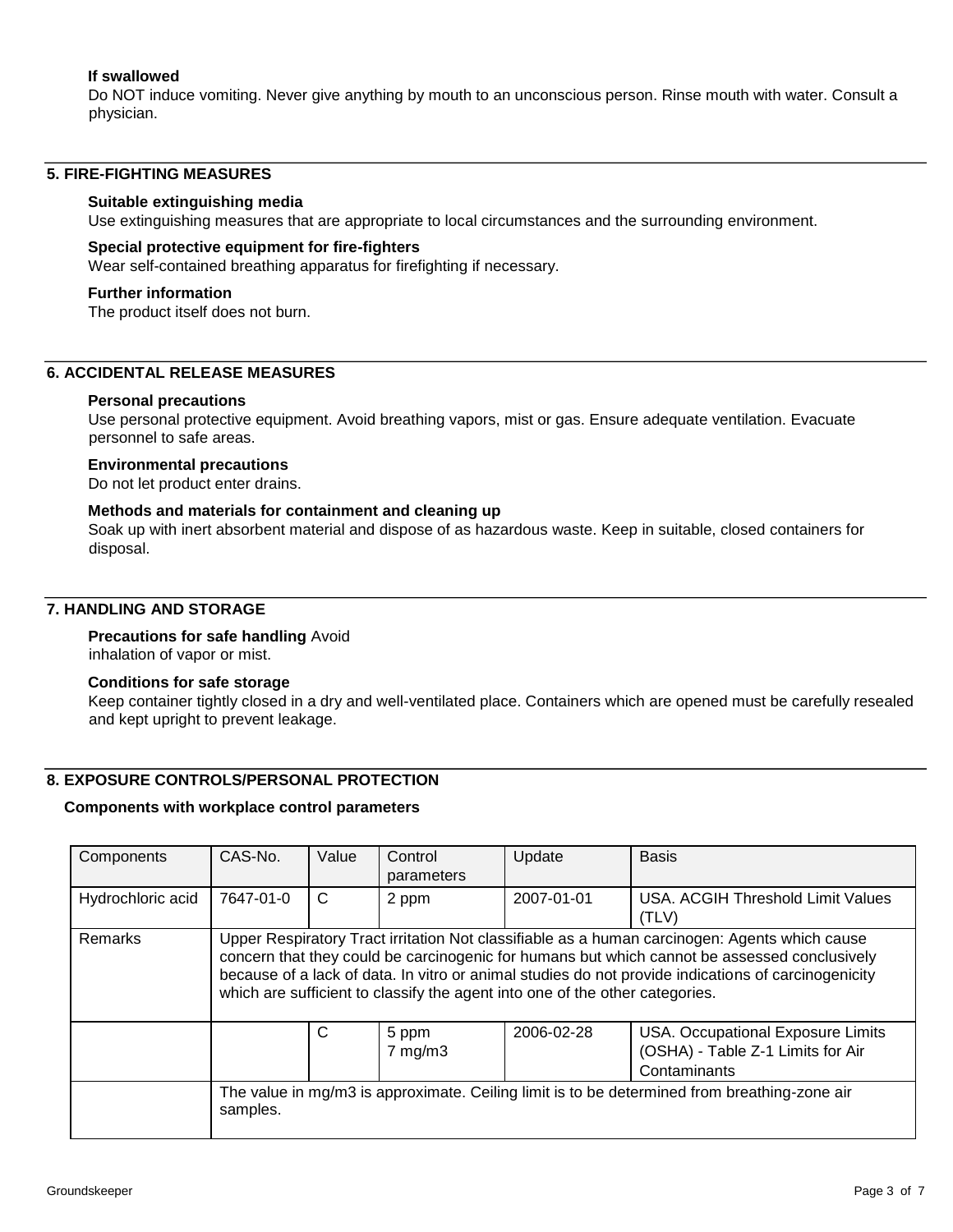|  | ppm   | 1989-0<br>1-19<br>$\mathsf{A}$<br>v | USA.<br><b>AH2C</b><br>-<br>TABLL<br>Air<br>∟ımıts ′<br>tor<br>---<br><u>_</u> |
|--|-------|-------------------------------------|--------------------------------------------------------------------------------|
|  | mg/m3 |                                     | .1000<br>1910.<br>Contaminants<br>-                                            |

#### **Personal protective equipment**

#### **Respiratory protection**

Where risk assessment shows air-purifying respirators are appropriate use a full-face respirator with multi-purpose combination (US) or type ABEK (EN 14387) respirator cartridges as a backup to engineering controls. If the respirator is the sole means of protection, use a full-face supplied air respirator. Use respirators and components tested and approved under appropriate government standards such as NIOSH (US) or CEN (EU).

#### **Hand protection**

Handle with gloves.

#### **Eye protection**

Tightly fitting safety goggles. Faceshield (8-inch minimum).

#### **Skin and body protection**

Choose body protection according to the amount and concentration of the dangerous substance at the work place.

#### **Hygiene measures**

Handle in accordance with good industrial hygiene and safety practice. Wash hands before breaks and at the end of workday.

# **9. PHYSICAL AND CHEMICAL PROPERTIES**

| Appearance            |                                                                                    |
|-----------------------|------------------------------------------------------------------------------------|
| Form                  | liquid                                                                             |
| Color                 | Clear to yellow                                                                    |
| Odor                  | pungent                                                                            |
| pH                    | no data available                                                                  |
| Melting point         | $-30 °C (-22 °F)$                                                                  |
| Boiling point         | 110 °C (230 °F)                                                                    |
| Flash point           | not applicable                                                                     |
| Ignition temperature  | no data available                                                                  |
| Lower explosion limit | no data available                                                                  |
| Upper explosion limit | no data available                                                                  |
| Vapour pressure       | 227 hPa (170 mmHg) at 21.1 °C (70.0 °F)<br>547 hPa (410 mmHg) at 37.7 °C (99.9 °F) |
| Density               | 1.2 g/cm3 at 25 °C (77 °F)                                                         |
| Water solubility      | soluble                                                                            |
| Viscosity, dynamic    | 2.3 mPa.s at 15 °C (59 °F)                                                         |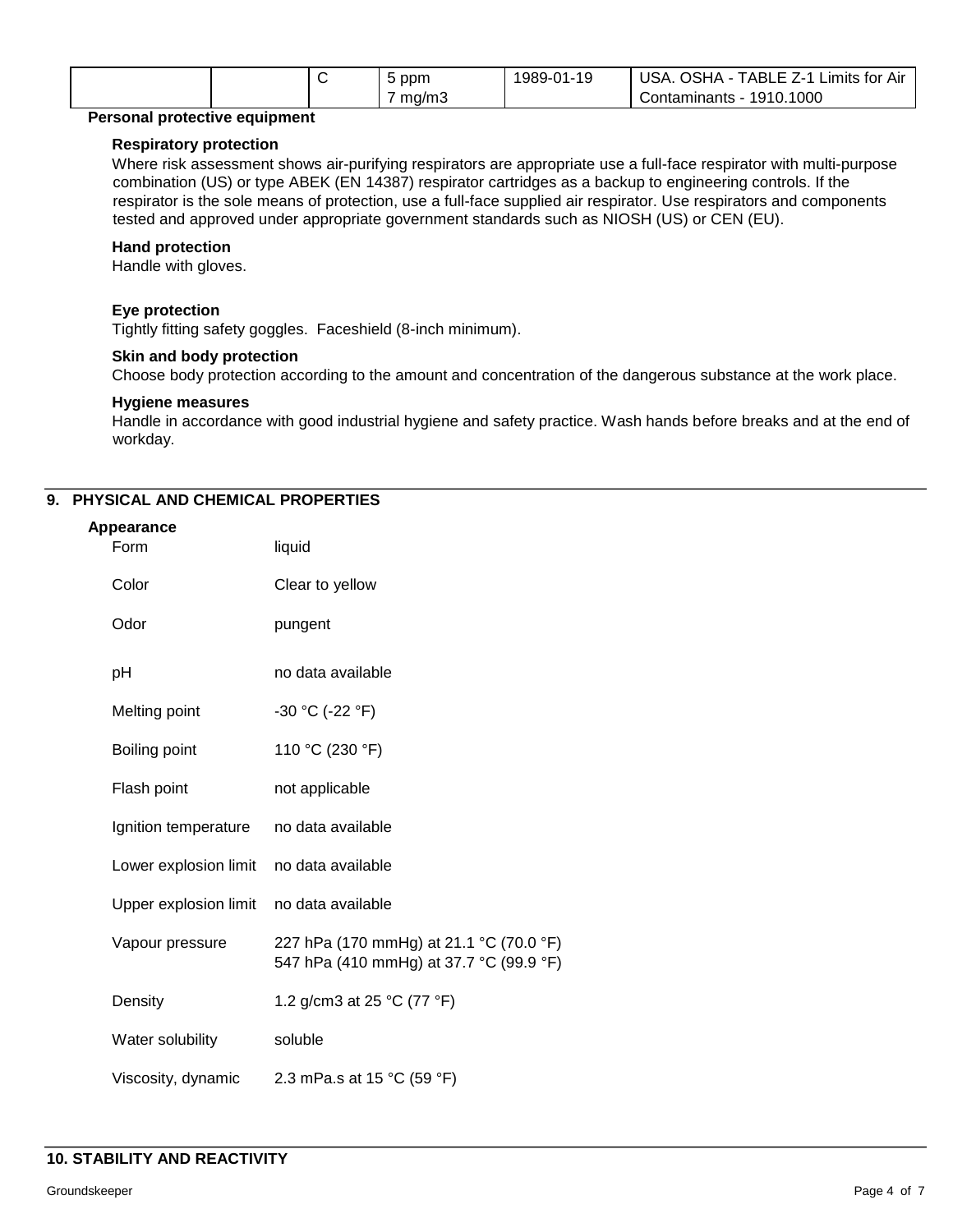### **Chemical stability**

Stable under recommended storage conditions.

#### **Conditions to avoid**

No data available

#### **Materials to avoid**

Bases, Amines, Alkali metals, Metals, chlorine bleach, permanganates, e.g. potassium permanganate, Fluorine, metal acetylides, hexalithium disilicide

#### **Hazardous decomposition products**

Hazardous decomposition products formed under fire conditions. - Hydrogen chloride gas

#### **11. TOXICOLOGICAL INFORMATION**

#### **Acute toxicity**

LD50 Oral - rabbit - 900 mg/kg (Hydrochloric acid)

LC50 Inhalation - rat - 1 h - 3124 ppm(Hydrochloric acid)

# **Skin corrosion/irritation** no data

available (Hydrochloric acid)

**Serious eye damage/eye irritation** no data available (Hydrochloric acid)

**Respiratory or skin sensitization** no data available (Hydrochloric acid)

#### **Germ cell mutagenicity**

(Hydrochloric acid) no data available (Hydrochloric acid)

#### **Carcinogenicity**

This product is or contains a component that is not classifiable as to its carcinogenicity based on its IARC, ACGIH, NTP, or EPA classification. (Hydrochloric acid)

(Hydrochloric acid)

| IARC: | No component of this product present at levels greater than or equal to 0.1% is identified as probable, |
|-------|---------------------------------------------------------------------------------------------------------|
|       | possible or confirmed human carcinogen by IARC.                                                         |

- ACGIH: No component of this product present at levels greater than or equal to 0.1% is identified as a carcinogen or potential carcinogen by ACGIH.
- NTP: No component of this product present at levels greater than or equal to 0.1% is identified as a known or anticipated carcinogen by NTP.
- OSHA: No component of this product present at levels greater than or equal to 0.1% is identified as a carcinogen or potential carcinogen by OSHA.

#### **Reproductive toxicity**

(Hydrochloric acid) no data available (Hydrochloric acid)

#### **Specific target organ toxicity - single exposure (GHS)** May

cause damage to organs. (Hydrochloric acid)

# **Specific target organ toxicity - repeated exposure (GHS)**

no data available

**Aspiration hazard**  no data available (Hydrochloric acid)

#### **Potential health effects**

| Inhalation | Avoid breathing vapors or mists. |
|------------|----------------------------------|
| Ingestion  | <b>Harmful if swallowed.</b>     |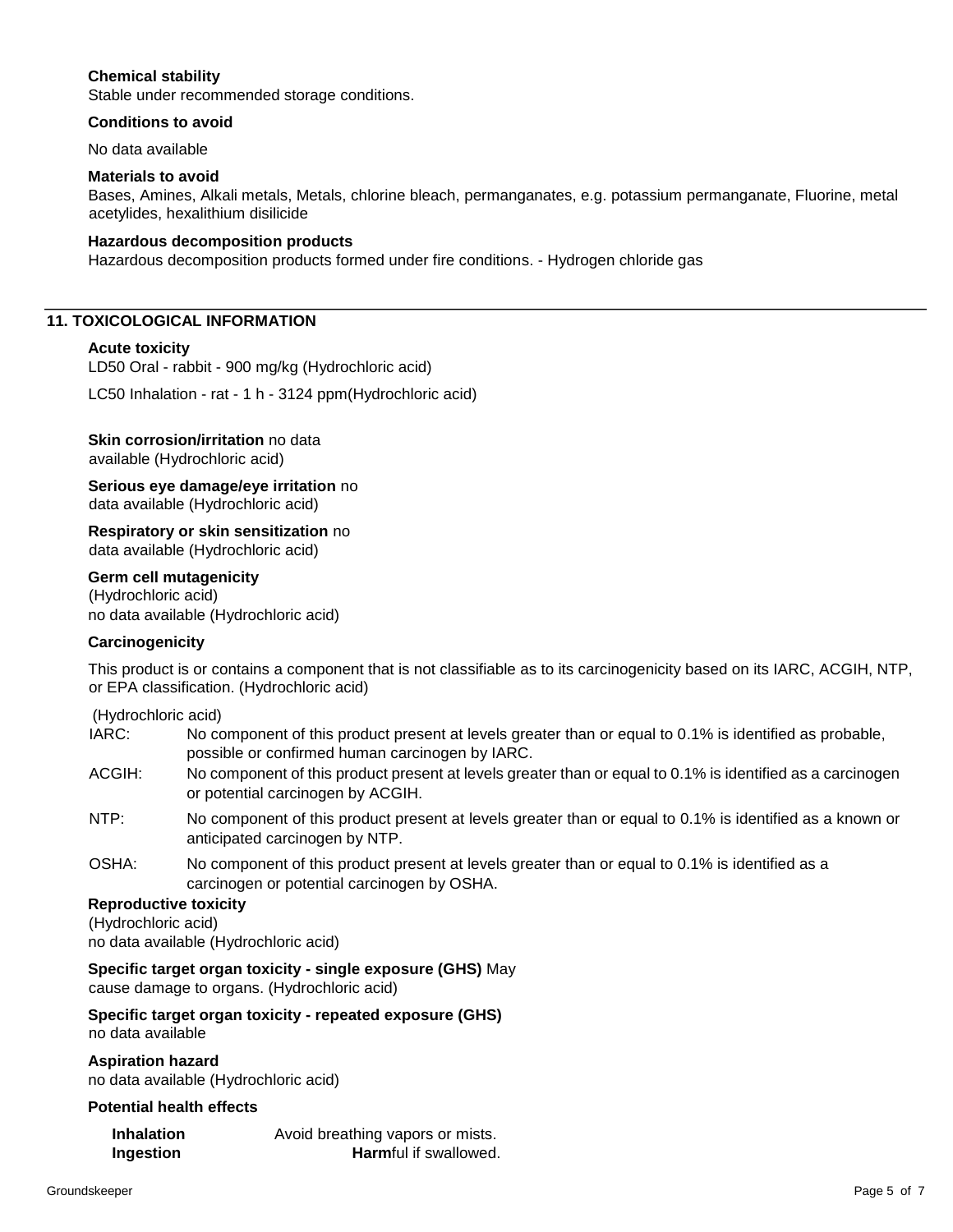| <b>Skin</b> | No effect for healthy, intact skin. |
|-------------|-------------------------------------|
| Eyes        | Avoid contact with eyes.            |

#### **Signs and Symptoms of Exposure**

To the best of our knowledge, the chemical, physical, and toxicological properties have not been thoroughly investigated. (Hydrochloric acid)

## **12. ECOLOGICAL INFORMATION**

#### **Toxicity**

Toxicity to fish LC50 - Gambusia affinis (Mosquito fish) - 282 mg/l - 96 h (Hydrochloric acid)

# **Persistence and degradability** no

data available

**Bioaccumulative potential** no data available

**Mobility in soil**  no data available (Hydrochloric acid)

#### **PBT and vPvB assessment**

no data available

#### **Other adverse effects**

no data available

# **13. DISPOSAL CONSIDERATIONS**

#### **Product**

Observe all federal, state, and local environmental regulations. Contact a licensed professional waste disposal service to dispose of this material.

#### **Contaminated packaging**

Dispose of as unused product.

#### **14. TRANSPORT INFORMATION**

#### **DOT (US)**

UN-Number: 1760 Class: 8 Packing group: III Proper shipping name: Corrosive Liquid, n.o.s. (Hydrochloric acid) Reportable Quantity (RQ): 13514 lbs Marine pollutant: No Poison Inhalation Hazard: No

#### **IMDG**

UN-Number: 1760 Class: 8 Packing group: III EMS-No: F-A, S-B Proper shipping name: Corrosive Liquid, n.o.s. (Hydrochloric acid) Marine pollutant: No

#### **IATA**

UN-Number: 1760 Class: 8 Packing group: III Proper shipping name: Corrosive Liquid, n.o.s. (Hydrochloric acid)

This product is acceptable for ORM-D shipping when in compliant packaging in quantities 5 liters or less.